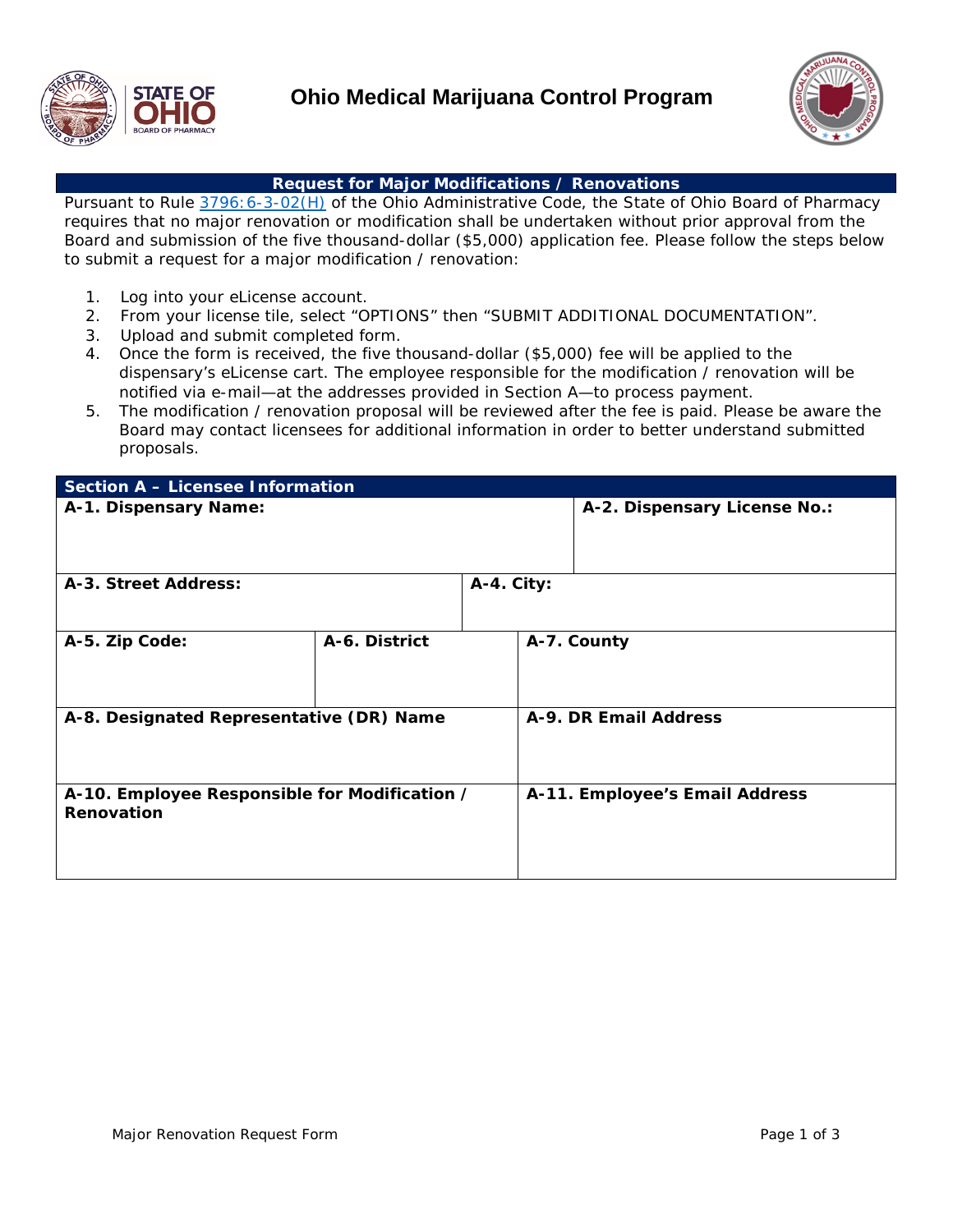



# **Section B –Modification / Renovation Details**

#### **B-1. Purpose of proposed modification / renovation:**

Describe in detail the purpose of the proposed modifications / renovations. Attach necessary plans/photographs to fully articulate your proposed modification / renovation when submitting this form. All attachments must be legible and/or high quality to be considered.

## **B-2. Description of proposed modification / renovation:**

Describe, in detail, the proposed modification / renovation. Attach plans prepared by a licensed architect of both floorplans of the licensed dispensary as it currently exists and floorplans including the proposed modification / renovation. Each floorplan should include at a minimum the overall square footage and the square footage of individual spaces of the facility. Photographs may be submitted where helpful.

### **B-3. Communicating transition plans to patients and caregivers:**

Describe plans to cease dispensary operations as a result of the proposed modification / renovation and / or any intent to modify hours of operation. Include with the description, a plan for communicating patients and caregivers in compliance with [rule 3796:6-3-03 of the Administrative Code.](http://codes.ohio.gov/oac/3796:6-3-03v1)